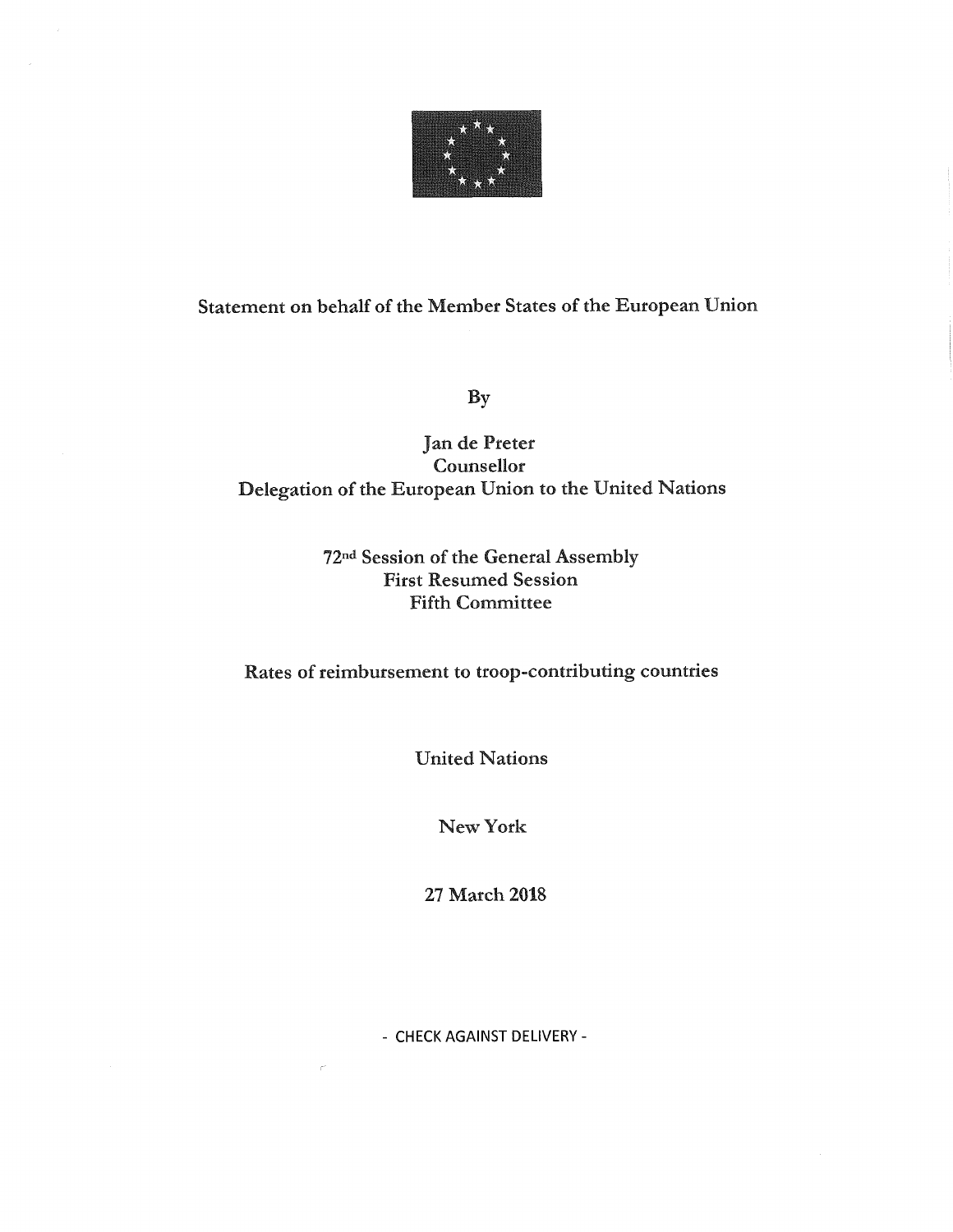#### Mr. Chairman,

I have the honour to speak on behalf of the Member States of the European Union.

The Candidate Countries Turkey, the former Yugoslav Republic of Macedonia\*, Montenegro\*, Serbia\* and Albania\*, the country of the Stabilisation and Association Process and potential candidate Bosnia and Herzegovina, as well as the Republic of Moldova $\alpha$ align themselves with this statement.  $\int_{\mathbb{R}^2} \mathbb{R}^d \cdot \mathbb{R}^d$ 

#### Mr Chairman,

I would like to thank Mr. Rick Martin, Director of the Field Budget and Finance Division, Department of Field Support, for presenting the report of the Secretary-General on the results of the revised survey to establish the base rate of reimbursement to troop-contributing countries, and Mr. Babou Sene, Vice-Chair of the Advisory Committee on Administrative and Budgetary Questions, for introducing the Committee's report.

#### Mr Chairman,

When we adopted GA resolution 67/261 on the Report of the Senior Advisory Group on rates of reimbursement to troop-contributing countries, we saw this agreement as an important step for peacekeeping and looked forward to its implementation in the firm belief that this serves the best interests of the UN, of UN peacekeeping and also of all the Member States. At the outset we would like to pay tribute to all women and men in the world who are proudly serving under the UN. We pay particular duty to those who sacrificed their lives for the cause of world peace.

We remain committed to the implementation of the SAG recommendations as approved by the General Assembly in resolution 67/261. The revised survey process is a key aspect of the agreed follow-up process. As strong supporters of evidence-based decision making, we welcome the work that has been done and would like to thank the Secretariat for all their hard work in improving the quality and reliability of the data sets presented. We would especially like to thank the ten Member States that participated in the survey for their commitment and positive engagement in the process, and for ensuring that the survey was completed in full and on time.

Mr. Chairman, the world is evolving rapidly and the UN should adapt quickly to new challenges and complex situations on the ground. Peacekeeping is changing and we commend the Secretary General and the senior management team of the UN for recognizing this reality. We continue to support the different UN reforms that make this organization more responsive and effective, with better service delivery to the field and a robust framework for the political action that underpins all our efforts in the field.

The instruments we have at our disposal should adapt accordingly: we attach great importance to the performance of missions, including troop performance and effective deployment. We look forward to the development of a performance policy framework for peacekeeping missions' performance and discussing it with the Secretariat and all stakeholders. We believe contingent

<sup>\*</sup> The former Yugoslav Republic of Macedonia, Montenegro, Serbia and Albania continue to be part of the Stabilisation and Association Process.